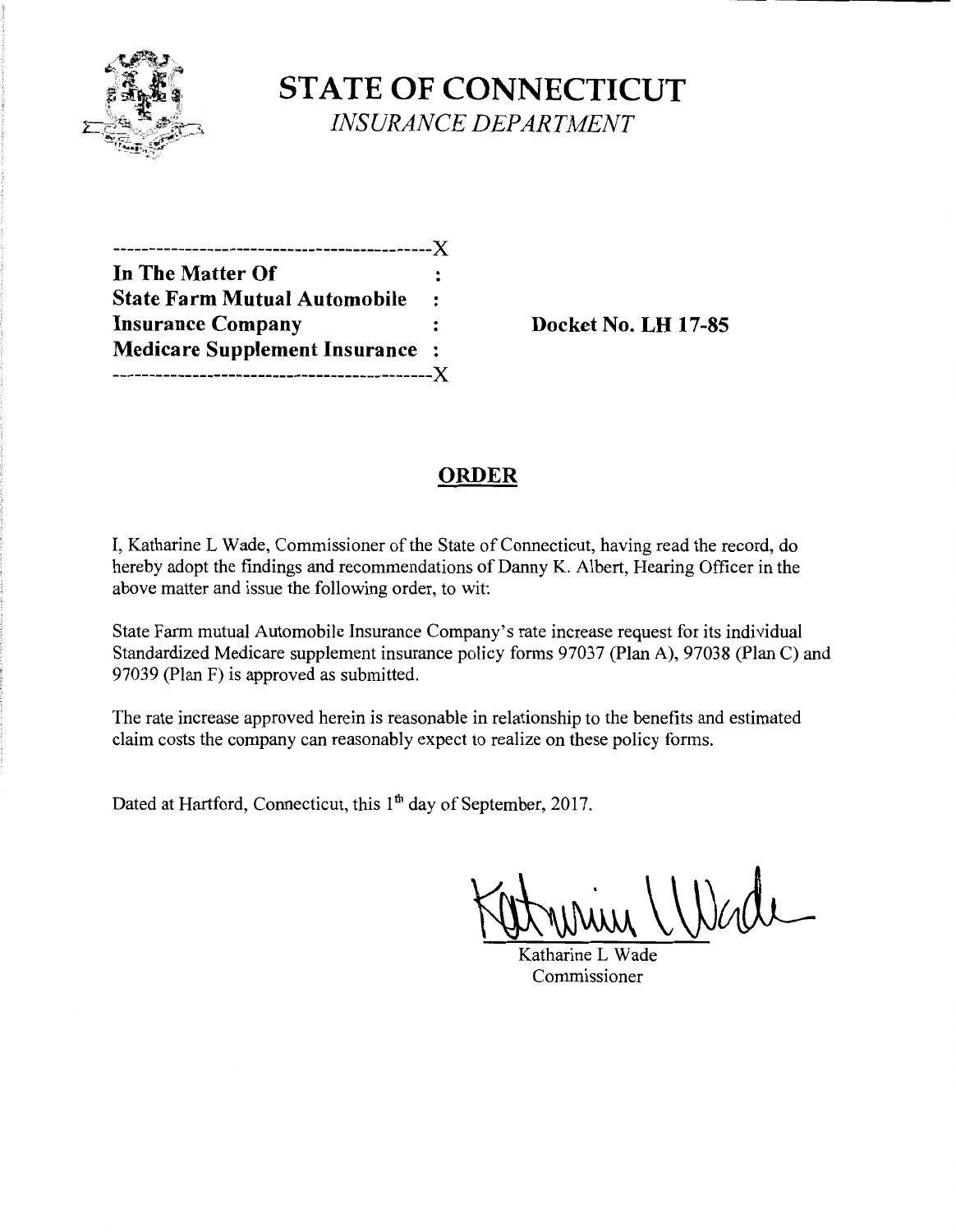

# **STATE OF CONNECTICUT** *INSURANCE DEPARTMENT*

| In The Matter Of                                      |              |
|-------------------------------------------------------|--------------|
| <b>State Farm Mutual Automobile Insurance Company</b> | $\mathbf{r}$ |
| <b>Medicare Supplement Insurance</b>                  |              |
|                                                       |              |

**State Farm Mutual Automobile Insurance Company Docket** No. **LH 17-85** 

### **PROPOSED FINAL DECISION**

#### I **INTRODUCTION**

The Insurance Commissioner of the State of Connecticut is empowered to review rates charged for individual and group Medicare supplement policies sold to any resident of this State who is eligible for Medicare. The source for this regulatory authority is contained in Chapter 700c and Section 38a-495a of the Connecticut General Statutes.

After due notice, a hearing was held at the Insurance Department in Hartford on Tuesday, August 22, 2017, to consider whether or not the rate increase requested by State Farm Mutual Automobile Insurance Company on its individual Standardized Medicare supplement insurance business should be approved.

No members from the general public attended the hearing.

No company representatives from State Farm Mutual Automobile Insurance Company attended the hearing.

The hearing was conducted in accordance with the requirements of Section 38a-474, Connecticut General Statutes, the Uniform Administrative Procedures Act, Chapter 54 of Section 38a-8-1 et seq. of the Regulations of Connecticut State Agencies.

A Medicare supplement policy is a private health insurance policy sold on an individual or group basis, which provides benefits that are additional to the benefits provided by Medicare. For many years Medicare supplement policies have been highly regulated under both state and federal law to protect the interests of persons eligible for Medicare who depend on these policies to provide additional coverage for the costs of health care.

Effective December 1, 2005, Connecticut amended its program of standardized Medicare supplement policies in accordance with Section 38a-496a of the Connecticut General Statutes, and Sections 38a-495a-1 through 38a-495a-21 of the Regulations ofConnecticut Agencies. This program, which conforms to federal requirements, provides a "core" package of benefits known as Plan A. Insurers may also offer any one or more of eleven other plans (Plans B through N).

Effective January 1, 2006, in accordance with Section 38a-495c of the Connecticut General Statutes (as amended by Public Act 05-20) premiums for all Medicare supplement policies in the state must use community rating. Rates for Plans A through N must be computed without regard to age, gender, previous claims history or the medical condition of any person covered by a Medicare supplement policy or certificate.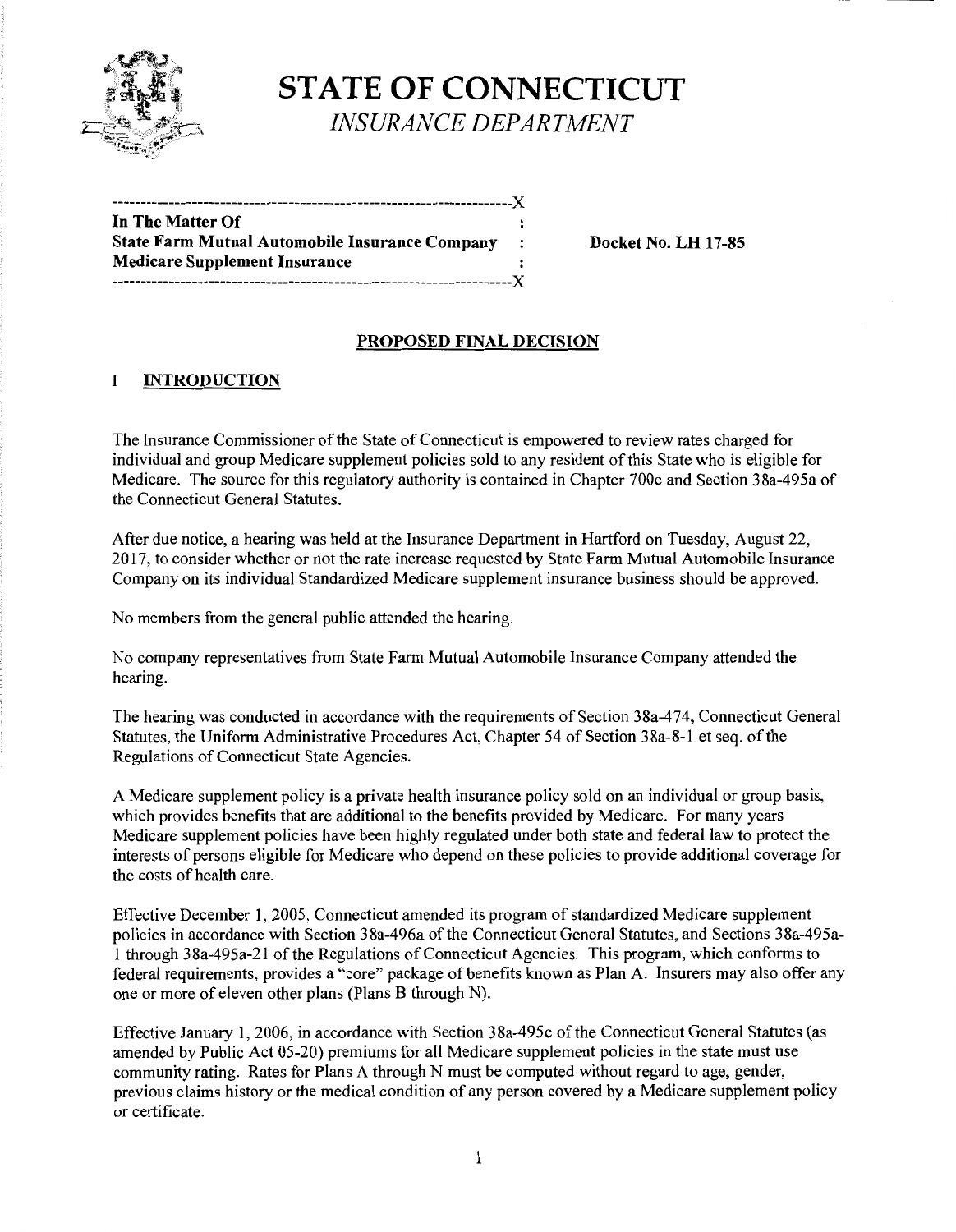The statute provides that coverage under Plans A through N may not be denied on the basis of age, gender, previous claims history or the medical condition of any covered person. Insurers may exclude benefits for losses incurred within six months from the effective date of coverage based on a pre-existing condition.

Effective October 1, 1998, carriers that offer Plan B or Plan C must make these plans as well as Plan A, available to all persons eligible for Medicare by reason of disability.

Insurers must also make the necessary arrangements to receive notice of all claims paid by Medicare for their insureds so that supplement benefits can be computed and paid without requiring insureds to file claim forms for such benefits. This process of direct notice and automatic claims payment is commonly referred to as "piggybacking" or "crossover".

Sections 38a-495 and 38a-522 of the Connecticut General Statutes, and Section 38a-495a-10 of the Regulations of Connecticut Agencies, state that individual and group Medicare supplement policies must have anticipated loss ratios of 65% and 75%, respectively. Under Sections 38a-495-7 and 38a-495a-10 of the Regulations ofConnecticut Agencies, filings for rate increases must demonstrate that actual and expected losses in relation to premiums meet these standards, and anticipated loss ratios for the entire future period for which the requested premiums are calculated to provide coverage must be expected to equal or exceed the appropriate loss ratio standard.

Section 38a-473 of the Connecticut General Statutes provides that no insurer may incorporate in its rates for Medicare supplement policies factors for expenses that exceed 150% of the average expense ratio for that insurer's entire written premium for all lines of health insurance for the previous calendar year.

### II. FINDING OF FACT

After reviewing the exhibits entered into the record of this proceeding, and utilizing the experience, technical competence and specialized knowledge of the Insurance Department, the undersigned makes the following findings of fact:

- 1. State Farm Mutual Automobile Insurance Company has requested a 1.9% rate increase on its individual standardized Medicare supplement plan 97037 (A), 97038 (C) and 97039 (F).
- 2. There are 20 in-force policies in Connecticut and 105,545 nationwide, as of 12/31/2016.
- 3. The most recent rate increase approved was 2.1 %, effective January 1, 2015.
- 4. State Farm certified that their expense factors are in compliance with section 38a-473, C.G.S.
- 5. State Farm has conformed to subsection (e) of section 38a-495c, C.G.S. regarding the automatic claims processing requirement.
- 6. The proposed rates are designed to satisfy the Connecticut regulatory loss ratio of 65%.
- 7. Connecticut estimated loss ratios for 2015, 2016 and inception-to-date:

| Plan | 2015  | 2016  | Inception |
|------|-------|-------|-----------|
| A    | 67.7% | 80.8% | 1,503.5%  |
| C    | 62.1% | 80.8% | 228.4%    |
| F    | 36.2% | 50.1% | 101.4%    |